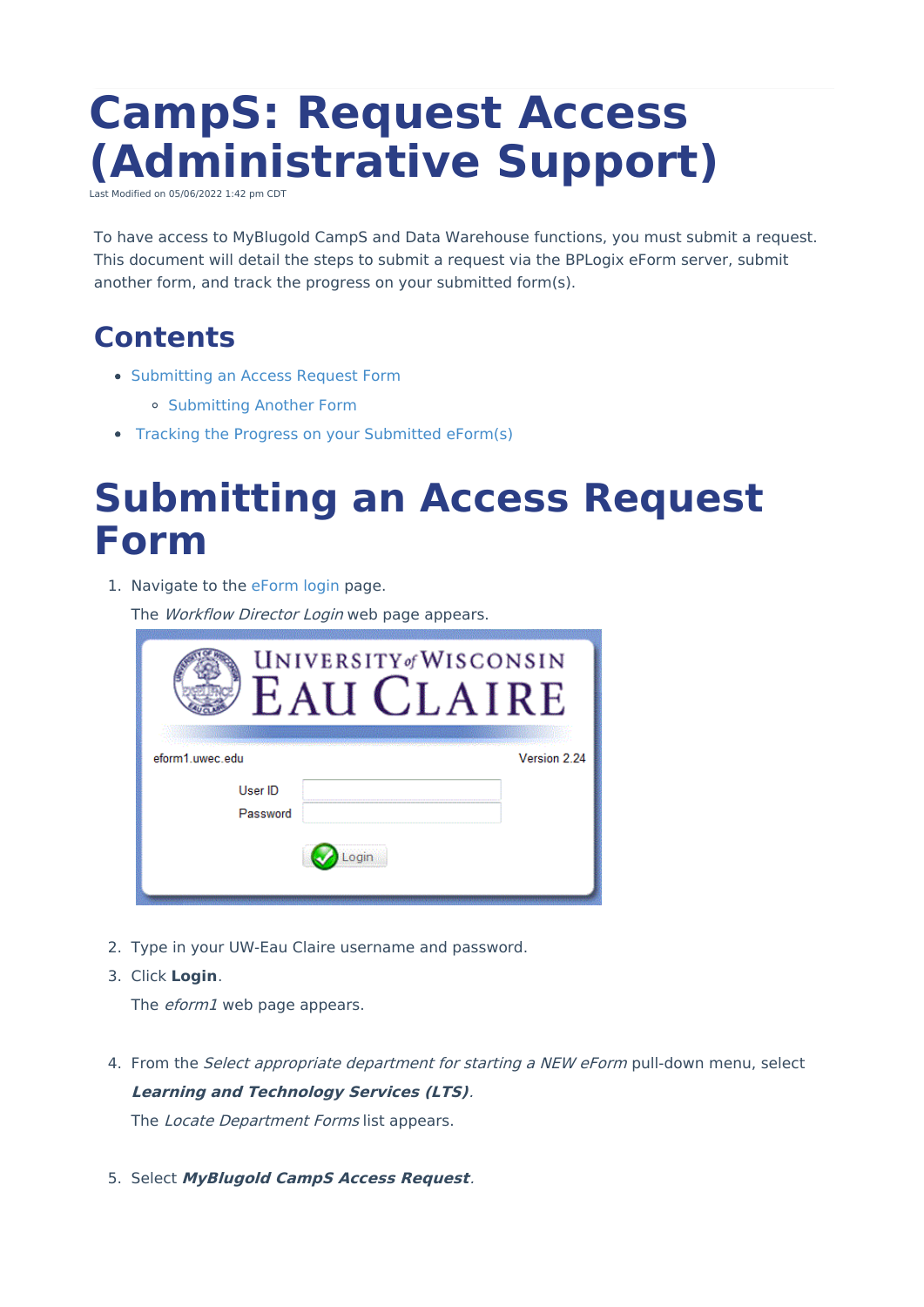A confirmation dialog box appears.

6. Click **Ok**.

A BP Logix eForm web page appears.

NOTE: The shaded fields are required.

| Rhubal                                                                                                                                                                                                                                                                                                                                                                                                                         | <b>Data Access Request Form</b>                                                                                                      |          |                                       |  |  |  |  |
|--------------------------------------------------------------------------------------------------------------------------------------------------------------------------------------------------------------------------------------------------------------------------------------------------------------------------------------------------------------------------------------------------------------------------------|--------------------------------------------------------------------------------------------------------------------------------------|----------|---------------------------------------|--|--|--|--|
| <b>Access Information</b>                                                                                                                                                                                                                                                                                                                                                                                                      |                                                                                                                                      |          |                                       |  |  |  |  |
| Name:                                                                                                                                                                                                                                                                                                                                                                                                                          |                                                                                                                                      | $\cdots$ | Department:<br>Other:                 |  |  |  |  |
| <b>User Name:</b>                                                                                                                                                                                                                                                                                                                                                                                                              |                                                                                                                                      |          | Position/Job Function:                |  |  |  |  |
| CampusID:                                                                                                                                                                                                                                                                                                                                                                                                                      |                                                                                                                                      |          | <b>Position Type:</b>                 |  |  |  |  |
| <b>Work Phone Number:</b>                                                                                                                                                                                                                                                                                                                                                                                                      |                                                                                                                                      |          | C Employee C Student Employee C Other |  |  |  |  |
| <b>Access Requested:</b>                                                                                                                                                                                                                                                                                                                                                                                                       |                                                                                                                                      |          |                                       |  |  |  |  |
| Copy Existing User Access: (If applicable, list the details of another employee with MyBlugold CampS and/or Data Warehouse access<br>this request should mirror. If a modification is necessary, please include details.)<br>Define Specific Access: (If this request is not a copy of an existing user please indicate setup that should be included. Specify Add,<br>Change, or Delete for each Template ID, Role, or Group) |                                                                                                                                      |          |                                       |  |  |  |  |
| <b>MyBlugold CampS Access</b>                                                                                                                                                                                                                                                                                                                                                                                                  | <b>Please Choose</b>                                                                                                                 |          | $\cdot$                               |  |  |  |  |
| <b>Date Needed Bv:</b>                                                                                                                                                                                                                                                                                                                                                                                                         | 龤                                                                                                                                    |          |                                       |  |  |  |  |
| <b>Data Warehouse Access</b>                                                                                                                                                                                                                                                                                                                                                                                                   | <b>Please Choose</b>                                                                                                                 | ٠        |                                       |  |  |  |  |
| <b>Date Needed By:</b>                                                                                                                                                                                                                                                                                                                                                                                                         | 體                                                                                                                                    |          |                                       |  |  |  |  |
| <b>Training:</b>                                                                                                                                                                                                                                                                                                                                                                                                               |                                                                                                                                      |          |                                       |  |  |  |  |
| Access will NOT be given until training in MyBlugold CampS Fundamentals and business processes have been completed or arranged. Data<br>Warehouse training will be arranged when access is granted.                                                                                                                                                                                                                            |                                                                                                                                      |          |                                       |  |  |  |  |
|                                                                                                                                                                                                                                                                                                                                                                                                                                | Employee has completed Web-based Self-Study of Training Fundamentals OR has completed or<br>scheduled In-Class Fundamentals Training |          |                                       |  |  |  |  |
| 同<br>Training for Department Business Processes and Policies will be provided                                                                                                                                                                                                                                                                                                                                                  |                                                                                                                                      |          |                                       |  |  |  |  |
| My signature below certifies that the above named employee has completed the Data Confidentiality Form and requires access to data in the<br>Campus Solutions system because such data is relevant and necessary in the ordinary course of performing his/her job duties.                                                                                                                                                      |                                                                                                                                      |          |                                       |  |  |  |  |
| Comments                                                                                                                                                                                                                                                                                                                                                                                                                       |                                                                                                                                      |          |                                       |  |  |  |  |
|                                                                                                                                                                                                                                                                                                                                                                                                                                |                                                                                                                                      |          |                                       |  |  |  |  |
|                                                                                                                                                                                                                                                                                                                                                                                                                                |                                                                                                                                      |          |                                       |  |  |  |  |
| Submit Request<br>Cancel Changes                                                                                                                                                                                                                                                                                                                                                                                               | Save and Close for later Action                                                                                                      |          | Delete Form and Workflow              |  |  |  |  |

- 7. In the Access Information section, click the ellipsis button. NOTE: Looking up your user ID this way will automatically fill some fields. The User Chooser dialog box appears.
- 8. In the *Enter a search string to filter out items* text box, type the last name of the person for whom you are requesting access.
- 9. Click **Go**.

The scroll list will refresh and display matches.

- 10. Select the last name of the person for whom you are requesting access. NOTE: The name is selected when highlighted in dark blue and <sup>a</sup> checkmark appears next to it.
- 11. Click **Ok**.

The User Chooser dialog box closes.

- 12. In the Access Information group, finish entering any other required information that was not entered automatically.
- 13. In the Access Requested section, select the desired options. NOTE: You have the choice of what access to request and the way in which you request that access. If you are not sure what is needed, put a note describing what you need in the Special Instructions text box, and you will be contacted if there are questions.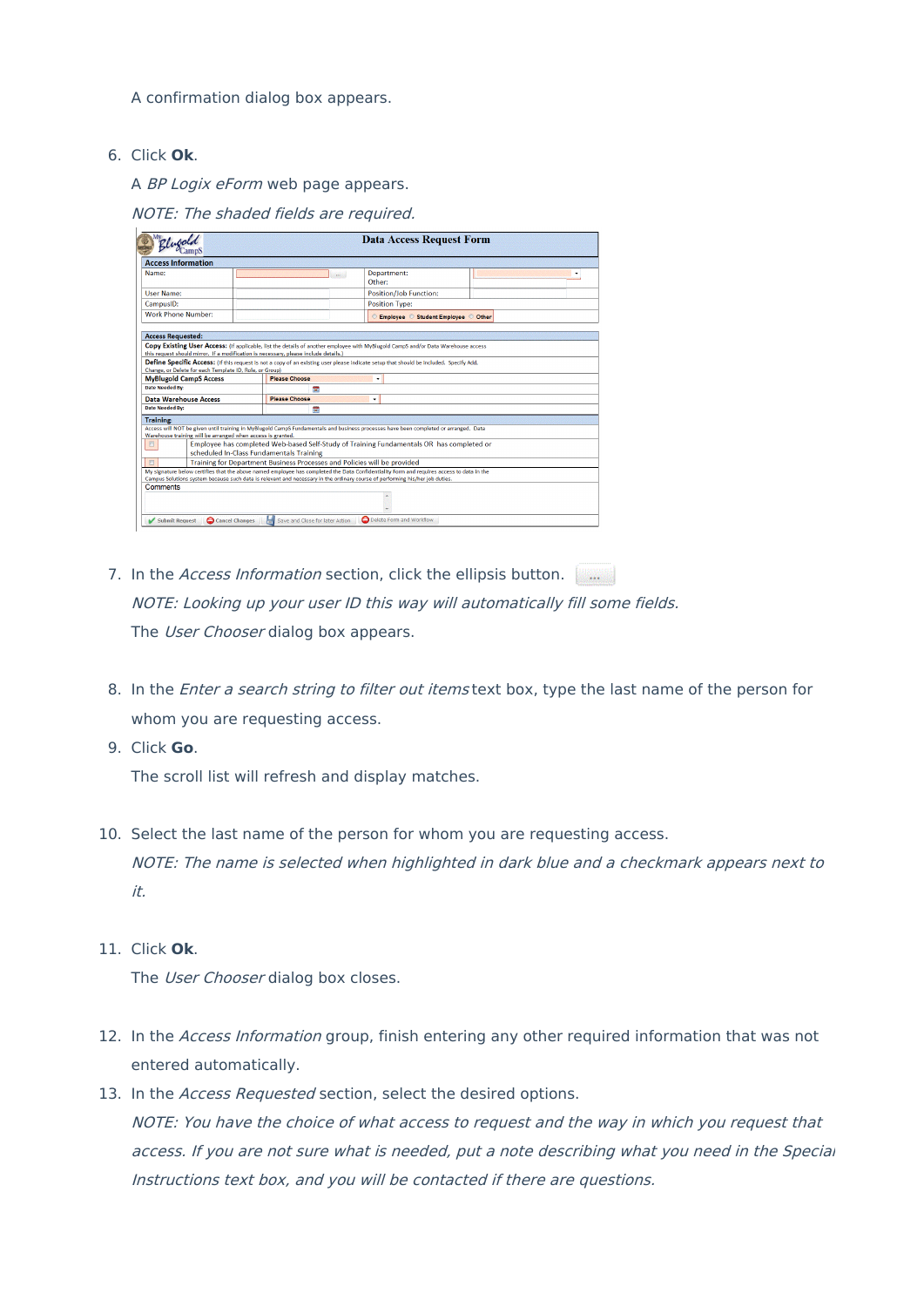| <b>Access Requested:</b>                                                             |                      |                                                                                                                                        |
|--------------------------------------------------------------------------------------|----------------------|----------------------------------------------------------------------------------------------------------------------------------------|
| this request should mirror. If a modification is necessary, please include details.) |                      | Copy Existing User Access: (If applicable, list the details of another employee with MyBlugold CampS and/or Data Warehouse access      |
| Change, or Delete for each Template ID, Role, or Group)                              |                      | Define Specific Access: (If this request is not a copy of an existing user please indicate setup that should be included. Specify Add, |
| <b>MyBlugold CampS Access</b>                                                        | <b>Please Choose</b> |                                                                                                                                        |
| Date Needed By:                                                                      | æ                    |                                                                                                                                        |
| <b>Data Warehouse Access</b>                                                         | <b>Please Choose</b> |                                                                                                                                        |
| <b>Date Needed By:</b>                                                               | 22                   |                                                                                                                                        |

- 14. For MyBlugold CampS access, choose from the list (none, copy existing myblugold camps access, or define myblugold camps access).
- 15. For Data Warehouse access, choose from the list (none, copy data warehouse access, or define data warehouse access).
- 16. Depending on your choices for Access Requested, more fields may appear on the form. NOTES:

If you choose to Copy Existing Access please click the ellipsis button to choose an existing person with the appropriate access. Use the Modification Details box to describe any differences in the access or any special instructions. (This box can also be used to indicate the person's name if it cannot be found on the list.)

If you choose to Define User Access please describe the access needed, usually by Template ID, Roles or Data Warehouse Groups. If you do not know the specifics, just describe your needs, and you will be contacted if there are questions.

17. In the *Training* group, select the appropriate options.

NOTE: This section is primarily present as <sup>a</sup> reminder that training in fundamentals and business processes must be arranged before access will be granted. You will not be allowed to submit the form without this being arranged (and the boxes checked).

#### 18. Click **Submit Request**.

Your access request form has been submitted.

### **Submitting Another Form**

If you want to fill out another eForm, you must first reset the Select Appropriate Department for Starting <sup>a</sup> NEW eForm section.

1. From the Select Appropriate Department for Starting a NEW eForm pull-down menu, select **Select Dept**.

The section resets.

2. From the Select Appropriate Department for Starting a NEW eForm pull-down menu, select **Learning and Technology Services (LTS)**.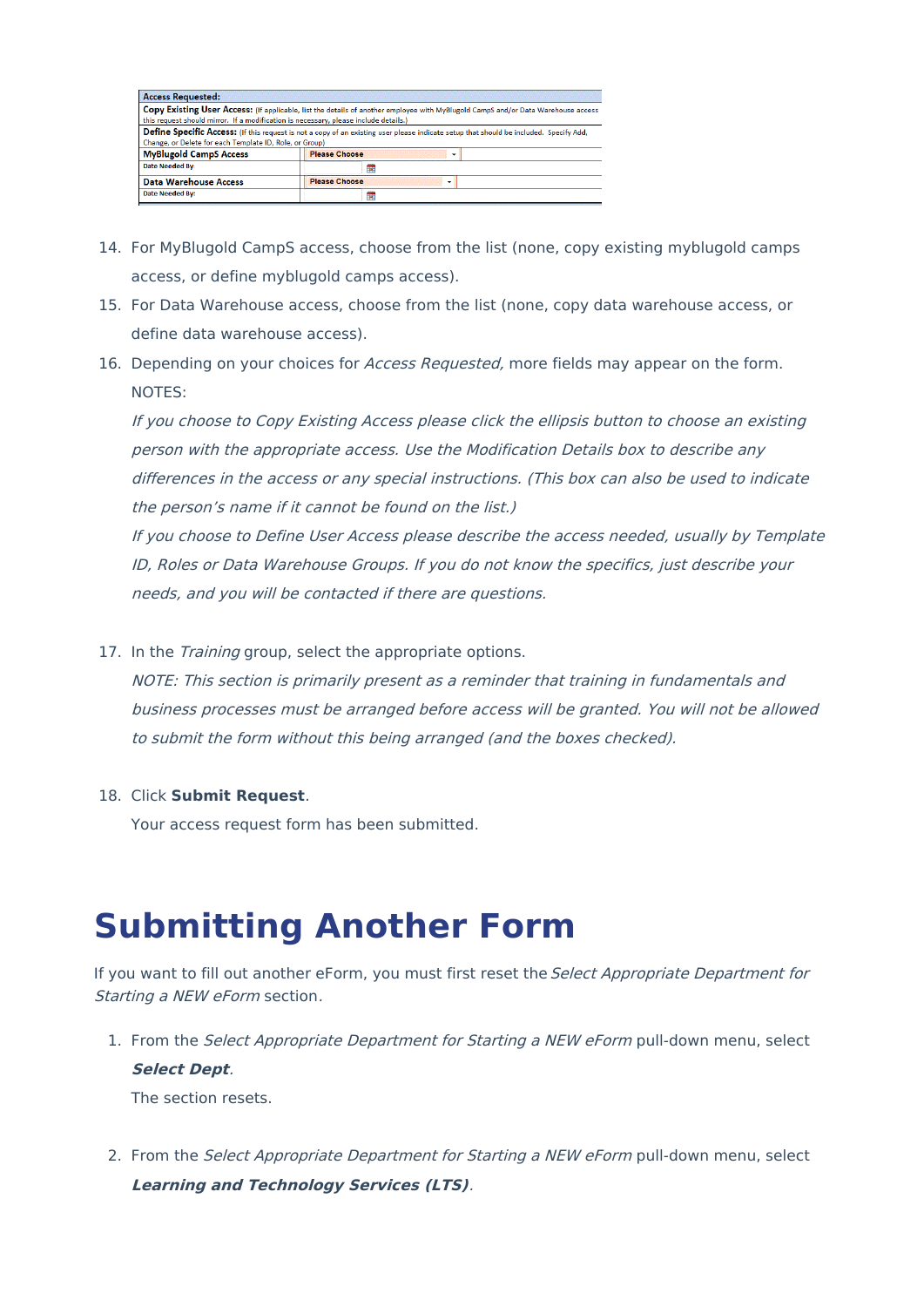The Locate Department Forms list appears. You can now fill out any other eForms you need.

## **Tracking the Progress on Your Submitted eForm(s)**

You can keep track of the progress on any of the eForms you have submitted several different ways.

Check your email.

NOTE: When <sup>a</sup> request has been finalized, you will receive an e-mail notification. OR

**In the Running Workflows menu, click the Refresh button.** 

The menu will refresh, showing a list of eForms submitted, the current step each is at, and who is responsible for each.

OR

• From the *Searching* section, in the Name list, select My Submitted Forms.

The My Submitted Forms web page appears.

| <b>Searching</b>                                                                                                                                                  |  |
|-------------------------------------------------------------------------------------------------------------------------------------------------------------------|--|
| Name $\triangle$                                                                                                                                                  |  |
| all forms and start                                                                                                                                               |  |
| Locate by Name of eForm (or part)<br>View all documents that have your search term in the name.                                                                   |  |
| Locate Form Data<br>A "form search" kview that returns any form instances with matching data in any form text field.<br>(Does not search for special characters.) |  |
| My Submitted Forms<br>List of forms submitted by current user. Ability to designate date range to display.                                                        |  |
| My Tasks                                                                                                                                                          |  |
|                                                                                                                                                                   |  |